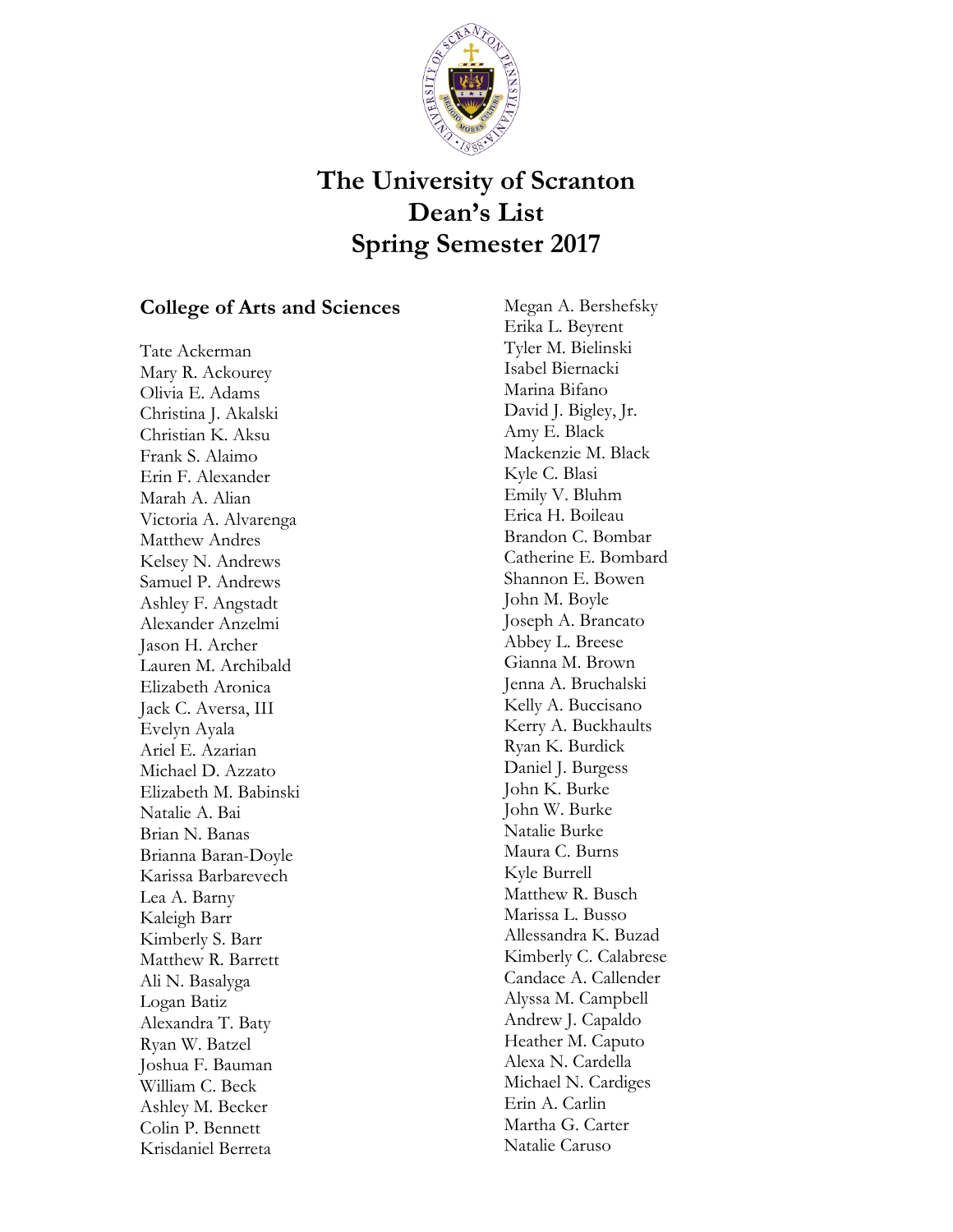Morgan E. Caselli Connor J. Casey Megan K. Castaldi Patrick A. Chapman Nicholas Chaump Anne Cherundolo Justyn C. Choc Adam P. Christian Nicole M. Christiansen Grace E. Cieri Carson E. Clabeaux Patrick A. Codispoti Alexa Colangelo Amanda L. Colombo Lauren M. Conniff Max M. Cornell Gina N. Correll Thomas R. Cotumaccio Matthew J. Coughlin Meghan E. Couture Katrina D. Coviello Marcella R. Creasy Joseph M. Crecelius Julien E. Cuny, III Scott M. Curran Kristin B. Curry Daniel L. D'Agostini Olivia A. D'Angelo Julia M. DalCeredo Brian W. Dauer Hannah P. David Kaitlyn V. Davis Nicole A. de Melo Michael A. Decarli Matthew J. DeFrenza Amanda M. Del Vecchio Michael Delevan Joseph M. Delmar Ashley T. DeLucia Thomas E. DeMarco Elizabeth R. Dennis Nastashia DeNunzio Alison T. DePew Nicholas DePierro Marissa R. DeStefano Grace O. Dever Michael P. Diana Karina Diaz Sabrina A. DiBisceglie Gabriella DiCapri Anna C. DiGiovine Elizabeth M. DiGiovine

Kerri Dillon Elena DiLorenzo Nicole P. DiSanto Ryan D. Disdier Anna C. DiTaranto Nicole A. DiTolla Rebecca L. DiValerio Timothy A. Dodds Stephen Dokas Michael T. Dombrowski Kasey L. Donahue Kathryn A. Donnelly Dawn M. Dorris Robert J. Dougherty Laura E. Dowd Megan E. Dowd Hugh J. Doyle, Jr. Owen D. Drozd Adam C. Drury Vanessa A. Duboski Mackenzie C. Duffy Reilly M. Dugan Brittany R. DuMont Angelika E. Dzieza Claire M. Eberle Kelly M. Egan Samuel N. Egan Dania K. El -Ghazal Justine T. Elliott Justin T. Engel Jessica N. Estrella Evan J. Evanish Nicholas A. Fabiano Cassandra M. Farrell Mary V. Farrell Michaela C. Farrell Regina M. Fasano Matthew J. Fedor Jared B. Feldman Mark J. Ferraro, Jr. Mark J. Fetter, Jr. Sela A. Fine Daniel J. Fink Zachary P. Fiscus Stephen T. Fitch Krista G. Flanagan Megan E. Fleming Gabriella G. Fletcher Matthew R. Flynn Stephen N. Foley Breanna L. Forgione Joseph M. Fose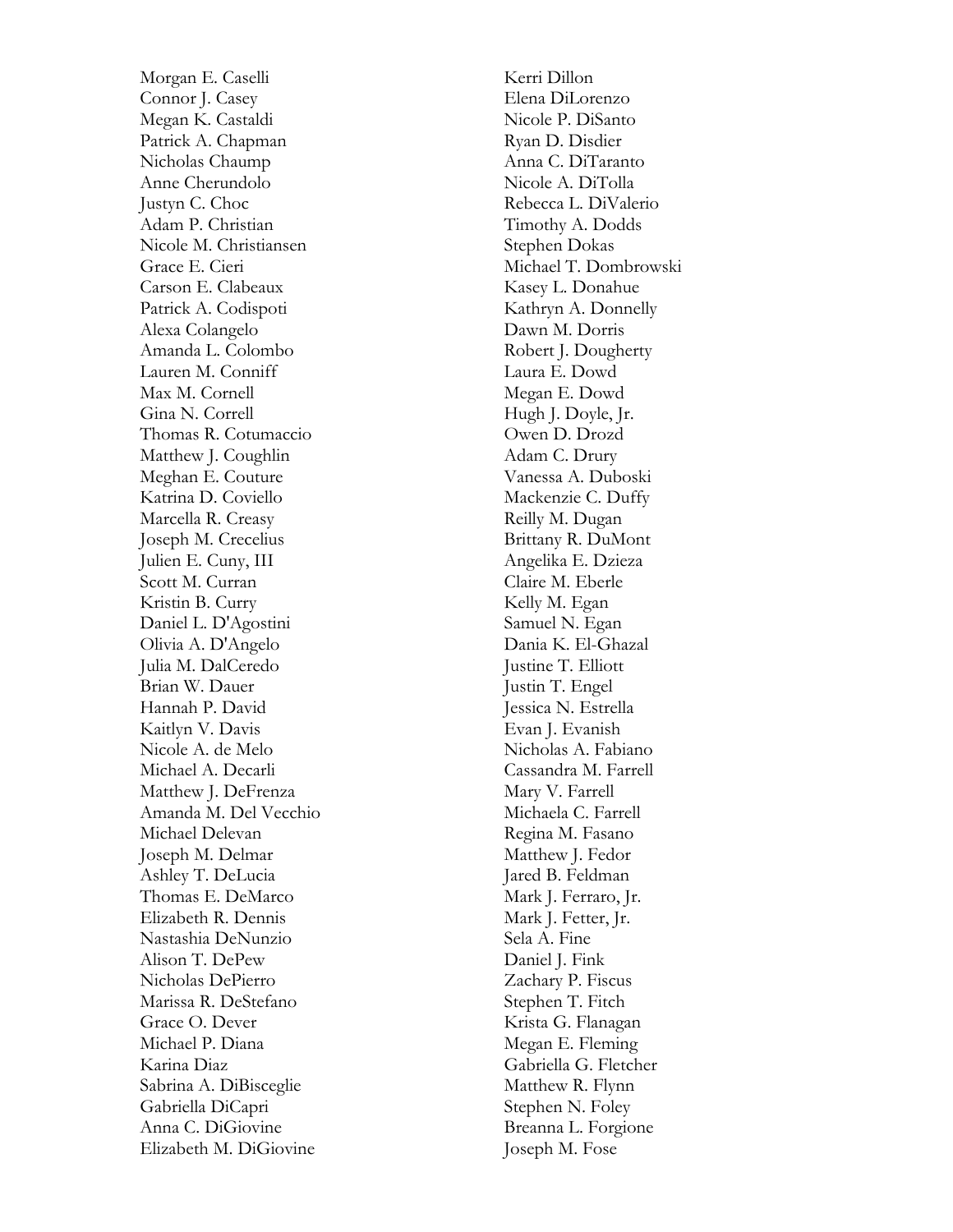Edward J. Foster, V Amanda V. Fowler Julia D. Frakes Elizabeth T. Franko Laura E. Freedman Corinne E. Freivald Gabrielle Fresse Jordan M. Friedrich Holly E. Funk Marissa N. Galardi Thomas J. Galbraith Lauren K. Gallagher Corey A. Gallis Peter G. Ganley Julia C. Gantz Alexander C. Gardner Lauren C. Garel Christopher J. Gasper Michael H. Gatusky Kristen E. Gensinger Danielle K. Geremia Albena I. Gesheva Elisa Giammo Anna Maria G. Giblin Jessica L. Gibson Amanda J. Gilardi Caitlin V. Gilby Andrew V. Girman Erica E. Gleason John A. Gleason Emily I. Gleco Sara D. Gleco Joseph T. Gnall Sergey M. Gnilopyat Amanda R. Goffredo Stanley V. Gongliewski, III Andrew W. Gorr Madeline J. Grant Emily E. Granville Conor D. Gray Matthew Grebeck Edward P. Gregorowicz Eva T. Grove Alexander R. Haber Lewis B. Hackling Zoe R. Haggerty Dana Halligan Mary K. Halligan Gabrielle M. Hammel Brittany A. Hammell William B. Hammert Janel L. Harach

Elizabeth L. Harasym Alexandra M. Hart Emily E. Harvan Nailah A. Harvey Natalie M. Hawkes Hannah K. Hayford Kathleen M. Healey Harry T. Helbock Margaret E. Hemphill Max A. Herbik Daniel R. Herrick Shannon N. Herrmann Kathleen P. Heslin Courtney A. Higgins Nicholas J. Hiner Brianna L. Hnath Bradley M. Hodousek Kathryn M. Hoffman Patricia A. Hoffman Brian P. Holle Jonathan T. Holuka Cecilia C. Horchos Adam C. Horger Alexis M. Hormovitis Christa Howarth Grace A. Hudock Cameron M. Hughes Grant A. Hutton Sarah M. Iannucci Andrew J. Isopi Amanda R. Jacobs Casey R. Jacobson Nadeen M. Jafar Emilia C. Jakubek Briana C. Jimenez Min Woo Jin Catherine G. Johnson Kayla E. Johnson Michael J. Joyce Eric C. Kabitzke Sundeep Kahlon Luke P. Kane Nahyun Kang Rama N. Karadsheh Bridget N. Keehan Christian H. Kemmerer Jesse T. Kemmerling Jamie A. Kemp Anne I. Kennedy Meredith L. Keppel Meghan O. Kerr Quinn J. Killeen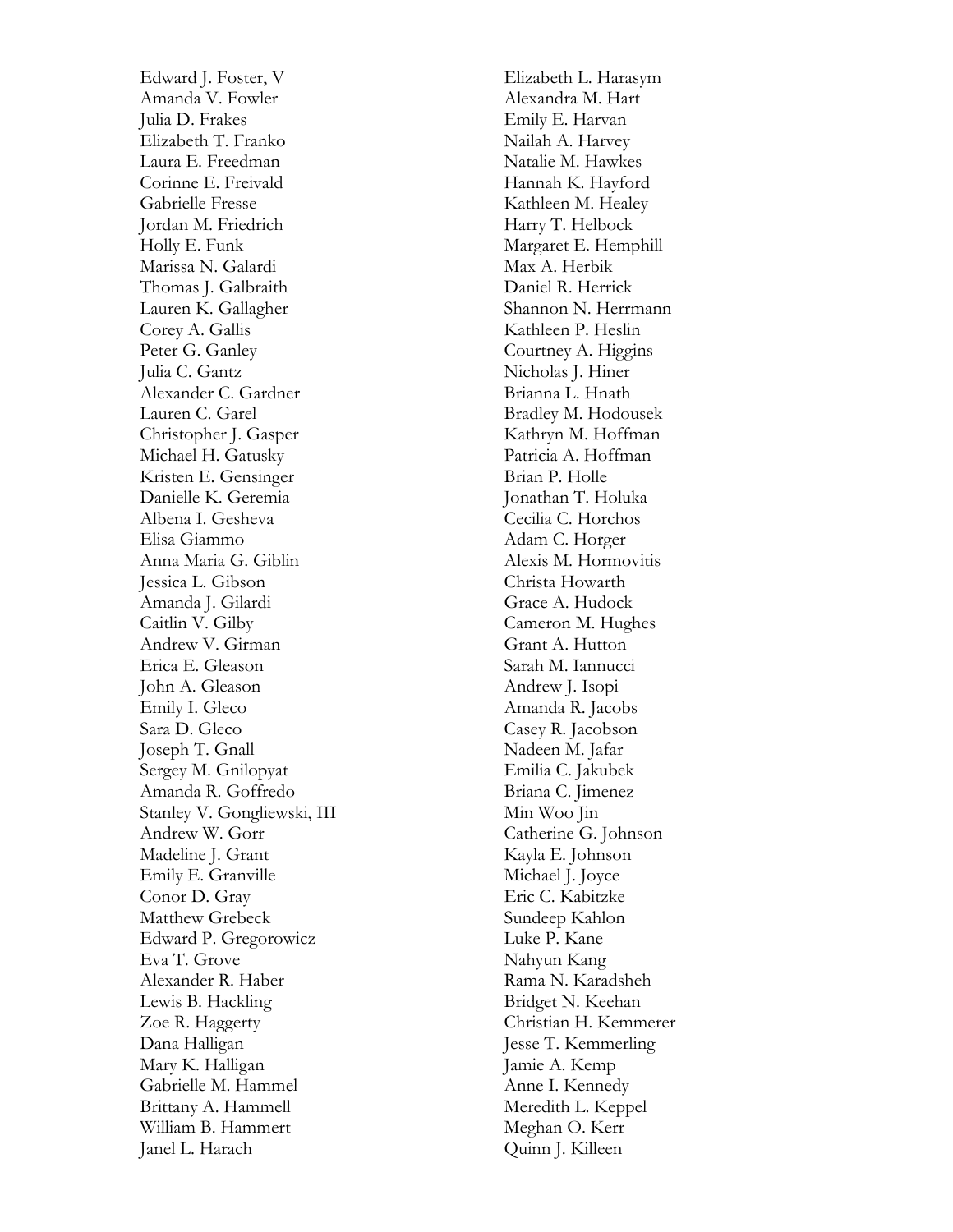Brian P. Kilner Kerrigan M. Kincel Hailey M. Kindt Alison L. Knispel Andrew J. Knott Theresa Anne Koch Jessie Koerner Moe Kojima Kyle J. Kolcharno Megan A. Kolis Cara A. Kopicki Dana C. Kosman Alexandra S. Koutsoubis Kevin M. Kover Michelle R. Krzemieniecki Peter M. Kulick Katherine L. Kunak Nicholas A. Kuryluk Lauren K. Kwock Gloria L. LaBarca Michael P. LaBella Sarah A. Laga Melanie M. Lambert Katelyn E. Langford Kelly E. Lappin Matthew Lara Matthew C. Lasewicz Robert J. Lastowski Michael G. Lavin Samantha M. Lawson Shauna C. Leahy Taylor E. Leckemby Jesse W. Lee, IV Carray Leepier, Jr. Patrick J. LeMarble Randy W. Lesh Erica D. Licari Makayla A. Light Taylor M. Limone Craig S. Lind Brian L. Lloyd Shannon C. Loftus Joseph G. LoManto Toni Marie Lombertino Emma M. Long Rachel A. Longo Connor J. Lynch Jake N. MacDonald Albert J. Mackarey Ian F. Madigan Brian C. Maguire Christopher P. Malafronte

Victoria J. Malstrom Joseph M. Marciano Brian M. Markowski Ethan T. Markowski Kayla M. Marsac Brian A. Martin Rishabh Matta Daniel J. Mauro Jaclyn Mauro Patrick E. May Haleigh N. McBride Casey C. McCall Jordan M. McCauley Victoria R. McCormack Timothy F. McGovern Donald E. McGowan Robert McGowan Julia A. McKinney Catherine A. McManus Catherine M. McManus Elizabeth A. McManus Ann Marie McShea Sean J. McTiernan Katherine E. McVeagh Bridget M. McVeigh Christian T. McVeigh Emily R. McVeigh Madeline M. Meaney Kailey B. Medzadourian Thomas J. Meehan, Jr. Juliana R. Melara Kaitlin E. Memmen Alexis M. Mergus Abhay A. Metgud Dennis L. Mishko Catherine Mitchell Kaitlin E. Moloney Christopher H. Monaco Madison A. Montalbano Michael Monteleone Katelyn Moore Michael D. Moran Samuel J. Morano Kieran M. Morrissey Eric M. Mosley Richard M. Motter, Jr. Monica A. Moussavian Alexandra K. Mueller Tyler W. Mulvihill Katherine Musto James V. Muth, Jr. Sara E. Myers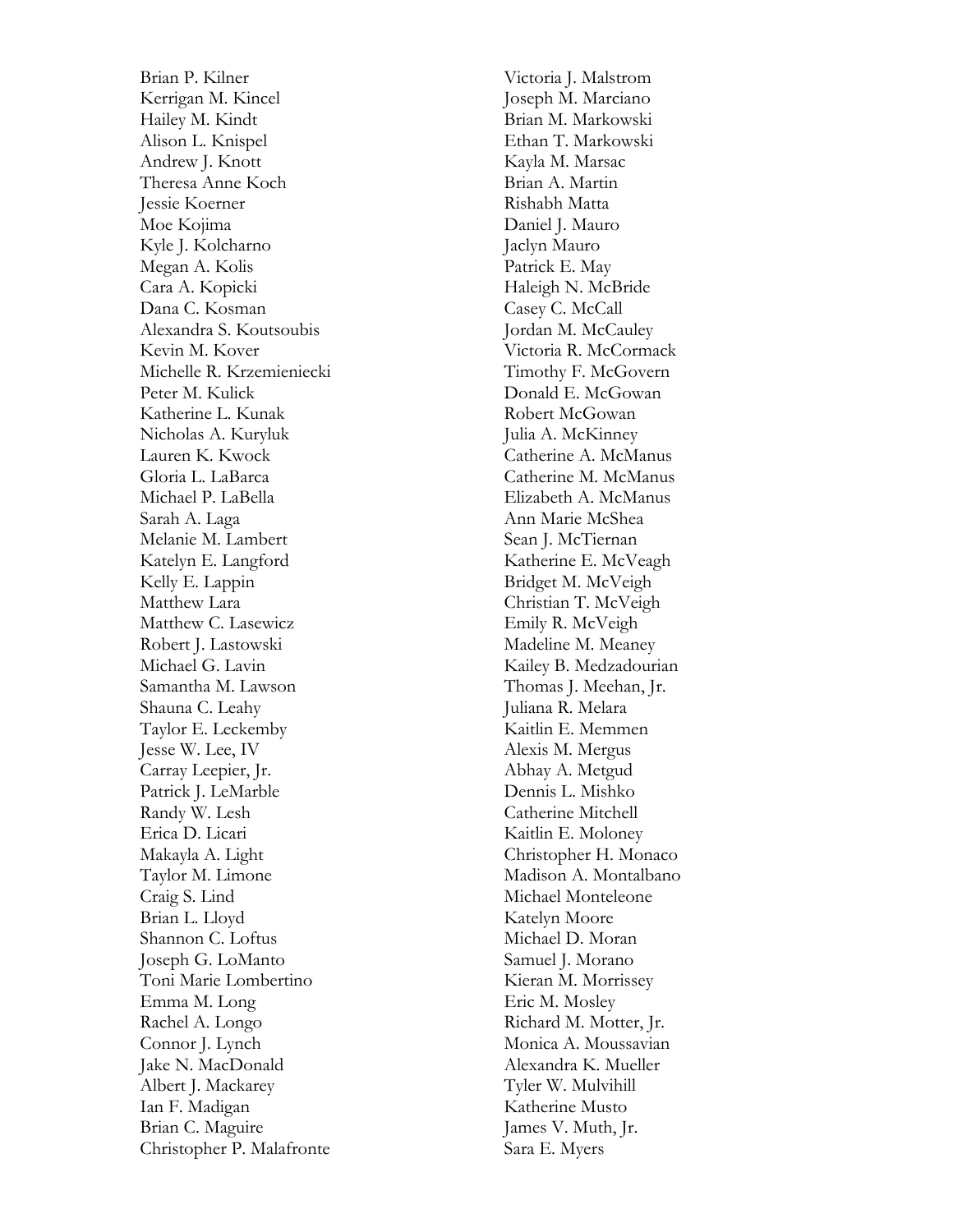Nicole L. Nardella Andrew J. Nardone Paul E. Nell Christabel G. Newman Peter C. Newman Gary K. Ng Jessica M. Nguyen Greta M. Niedermeyer Noelle C. Niessen Sean M. Nonnemacher Katherine F. Notarianni Nazia Nowshin Charles S. Nugent Raymundo Nunez Liam M. O'Hare Sabrina E. Olivo Stefan H. Olsen Matthew R. Owens Michelle J. Pacyna Jason R. Palauskas Victoria M. Pardi Patrick Park Steven Parrinelli Kristen M. Pasko Kishan K. Patel Pranali M. Patel Elizabeth A. Pattara Gordon F. Paul Katherine R. Peccerillo Amanda B. Pecora Caitlin A. Pellegrino Victoria R. Pennington Nicholas Pepen Joshua I. Peri Jessica L. Perillo Rebecca L. Petlansky Andrew R. Petroski Madeline R. Pfeifer Branden D. Phillips Maximillian V. Phillips Steven A. Picozzo Alexis Pileggi Nicole G. Plantier Brina S. Platt Andrew I. Plaza Emily J. Pocius Elizabeth G. Polishan Timothy M. Poole Michael S. Pottieger Michael J. Powell Michael V. Predi Emily M. Pritchyk

Alyssa F. Purdy Aarronn Quinones Robert G. Rade, Jr. Amanda R. Ragusa Angela M. Raieski David L. Rakauskas Calvin M. Ralph Alexander W. Ranieri Shannon M. Rattigan Ali R. Razavi Liam C. Reeves Kathleen H. Reilly Matthew J. Reynolds Ralph J. Rezza Molly M. Rhein Derek A. Rhodes Carly A. Richardson Daniel L. Ricker Sarah L. Ricupero Erik S. Ridley Laura D. Riemer Dylan T. Robbins Camila J. Robles Dina L. Roche Josephine M. Rodgers Kyle J. Rodgers Mary Katherine Rohrbaugh Laura A. Romanovich Kara A. Romanowski Mitchell J. Rook Kelsey L. Rosa Kelly N. Ross Gabriel A. Rubano Brittany L. Ruch Natalie G. Russo Nicholas V. Russoniello Kelsey H. Rynearson Minahil Sami Dominique D. Santa Cruz Hess Julia C. Santa Maria Shaye L. Santos Danielle F. Saranchak Scott W. Sauers, Jr. Louis J. Savadel Patrick J. Sawyer Nicole E. Schaeffer Daniel M. Scheffer Morgan Schermerhorn Mark A. Schork Emily L. Schramm Michele J. Schulmeister Kyle W. Scott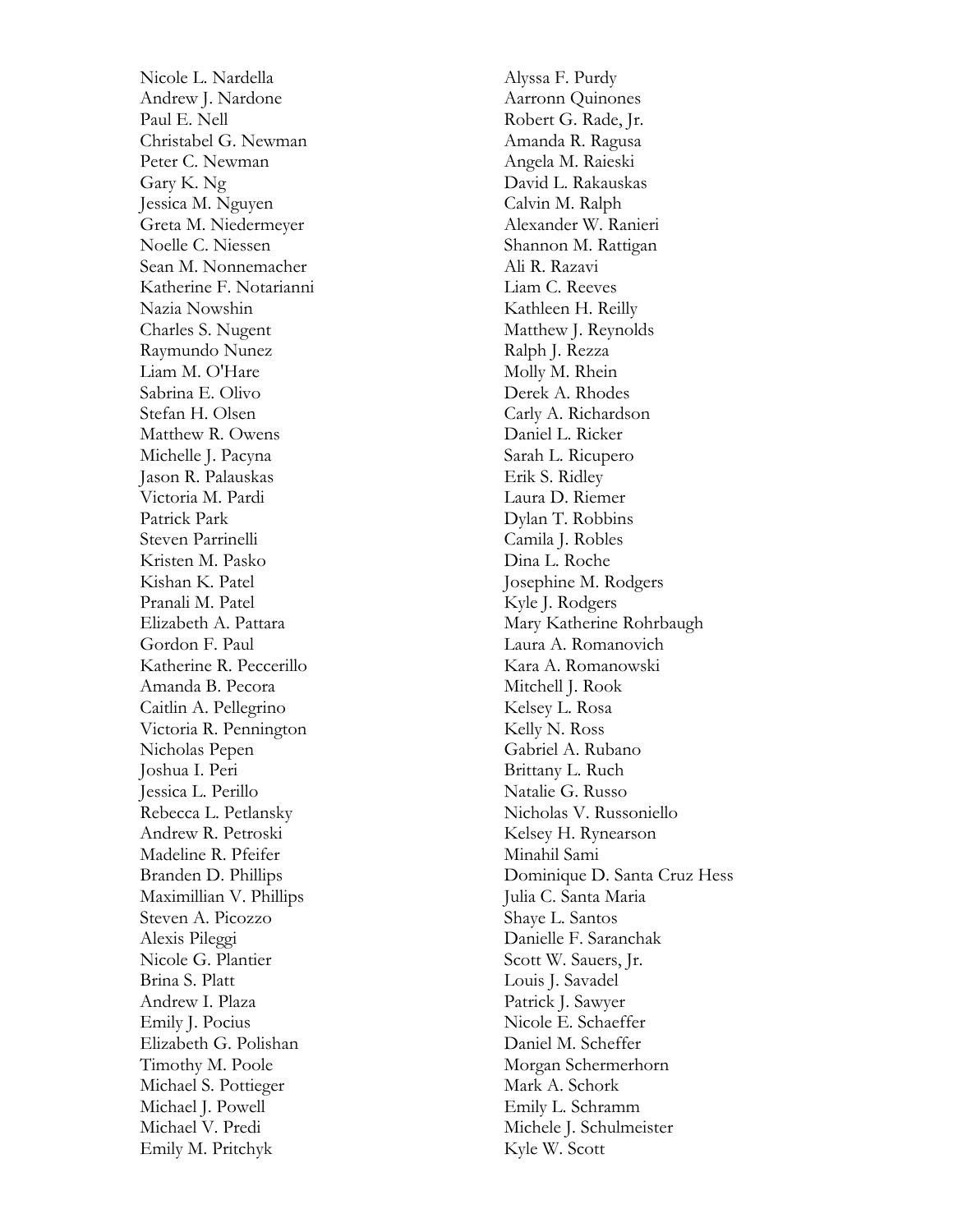Charles S. Scrimalli Jonathan J. Sembrat Carolyn G. Serio Thomas M. Shaffern Dipam T. Shah Kimberly C. Shaw Hunter F. Sheard Kimberly P. Sheehan Kathleen E. Shelley Maaz Siddiqui Emma C. Silva Nicholas M. Silva Jared W. Simon Cassandra N. Simpson Caroline A. Slattery Corey M. Smigiel Brian M. Smith Hunter N. Smith Latrice B. Smith Mary M. Smith Samuel J. C. Soares Emma E. Sommers Yon Joo Song Vincent J. Sottile, Jr. Victoria Spagnolo Linda M. Spatola Joseph J. Spinosa Catherine A. Stapf Jenna L. Stasko Robert A. Staubach Kateri A. Sternberg Taylor R. Stevens Jewel T. Stokes Nickolas R. Stossel Rachel A. Strock Adam M. Sunday Madalyne A. Sunday Jenson Sunny Mikaela J. Surace Alyssa P. Talarick Brian J. Talipan Daniel A. Tartaglione Brian C. Teed Brittany N. Thomas Courtney E. Thompson Susan H. Tierney Maria M. Tiroly Gabriel Torres Joshua M. Toth Tianna M. Trujillo Yu Ting Tseng Dylan Valente

Daniel Valentino David F. Vanora Summer J. Vaughan David A. Velez Thomas Ventrone Paul M. Vervlied Christina Vicente Jeanmarie Villata Dillon S. Vita Juliana C. Vossenberg Rebecca L. Wagner Madeline R. Walker Jillian R. Wall Kristen N. Walter Yung Hsin Wang Alexis I. Ward Alex B. Wasalinko Ethan T. Wasalinko Geena F. Wasiak Theresa K. Webster Lauren E. Welkie Jessica L. Wenke Erica A. Westlake Christopher R. Whalen Daniel E. White Phyllida O. Whittaker St. John T. Whittaker Halle M. Whyte Sara N. Wierbowski Caleigh E. Wildenstein Jade C. Williams Mackenzie E. Wilson Mia R. Woloszyn Devaney K. Wood Devin P. Wood Bailey M. Woods Lauren Wu Michael J. Wynn Catherine Yankowski Gregory N. Yannes Tyler L. Yarborough David Yatsonsky, II Alexis M. Yeager Ling Yi Daniel A. Yuresko Gared Zaboski Joshua T. Zadoyko Brandon M. Zaffuto Emily R. Zehner Jake S. Ziede Timothy J. Zinna Jonathan R. Zirnheld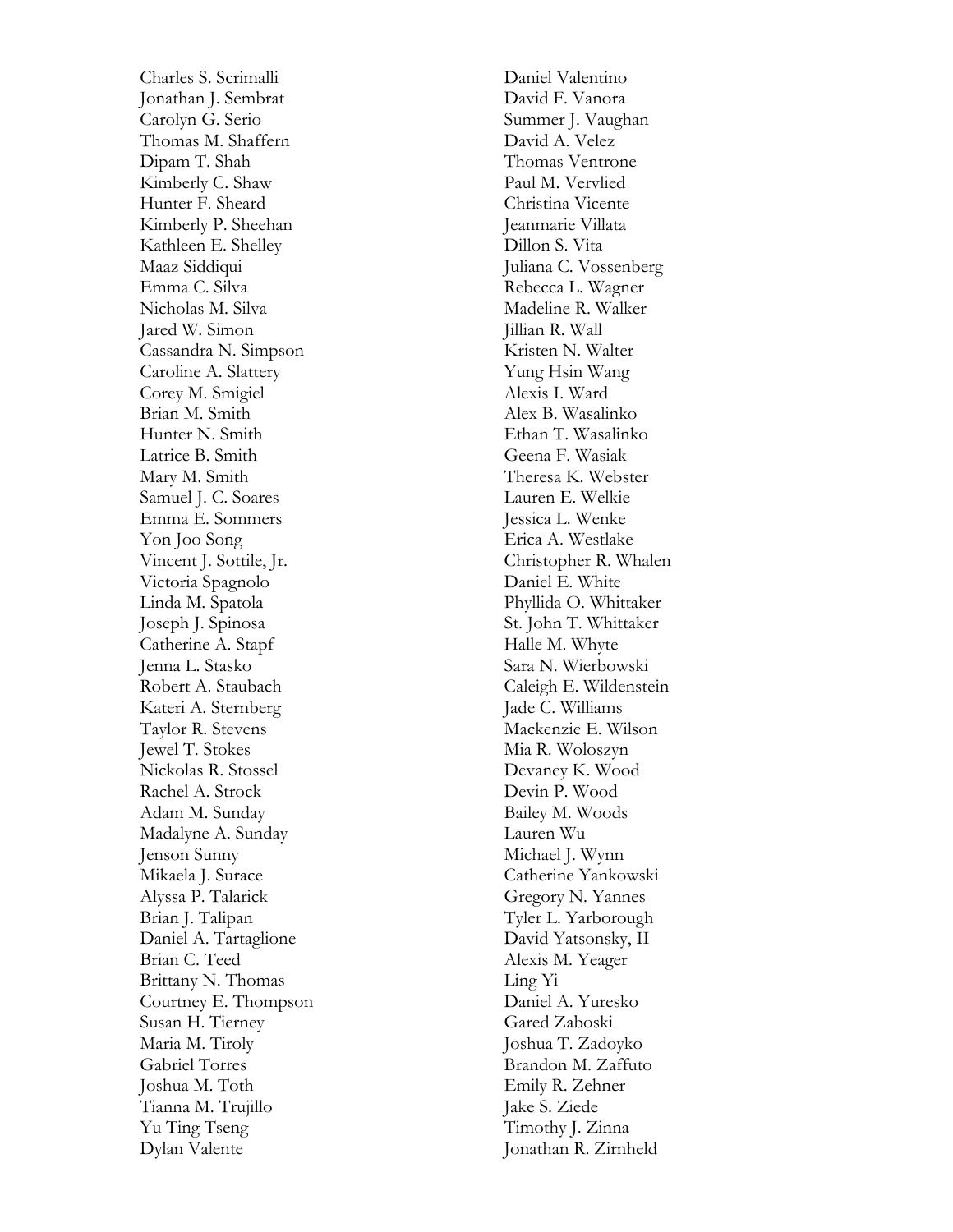## **Kania School of Management**

Zuleyka M. Abreu Meagan L. Ackerman Travis J. Adams Justin M. Aguilar Yaritza Alcivar Anna M. Aldcowski Wadha H. Alqahtani Anthony M. Amado David G. Angione Nicole A. Angiuoli Kyle F. Ascher Elizabeth N. Asmar Farahnaz Azizi Trevor R. Bachert Andrew V. Bamundo Jessica M. Barletta Renzo Barrenechea Hanna E. Basilii Louis J. Belardi Joseph M. Bimonte, Jr. Emily A. Boino Nora J. Boussatta Stephen P. Bradley Kevin W. Bronander Rebecca M. Bronfeld Patrick J. Budicini Emily S. Burden Dayna M. Bussanich Katie A. Butler Daniel R. Buzzerio Gabriella Cacciola Megan Calascibetta Guy M. Cali, Jr. Jessica L. Campbell Francesco L. Campese Andrew J. Cannon Vincenzo V. Capobianco Conor D. Carey Matthew J. Carfaro Kenneth M. Carroll, Jr. Robert J. Charlton Elizabeth A. Chrostowski Gaetano F. Citera Michael P. Clancy Ciara M. Clarke Kathryn Cnudde Katie R. Conrad Julia A. Cook

Richard H. Cooper, III Gavin S. Coutts Joshua B. Cracknell Brittany L. Creegan Nicholas R. Crockett Zachary N. D'Apolito Justin P. Darvid Michael DeAngelo Anthony W. DeGennaro Maria R. Deiser Nicolas Del Rio Ryan C. Dempsey Jordan Den Herder Louis A. DeNaples, III Jessica M. DePinho Erica L. DeSanctis Brooke T. DiMarinis Alexander M. DiMeo Ryan M. Dolan Gianna M. Dollard Daniel P. Doolan Amanda M. Downer Alex M. Downey Ashley L. Dudinyak Danielle M. Dwyer Lauren E. Earnshaw Michael A. Emmi Richard A. Endico Amanda C. Fatovic Brendon A. Feliciano Andre C. Fernandes Joseph Fiorillo Lisa M. Fitzgerald Claire M. Fitzpatrick Brian G. Flynn Mia S. Foley John J. Foster Sabrina C. Francisco Marissa A. Frank Timothy J. Gailor William Galese, III Nicholas Y. Gambal Brandon A. Garcia Sydney R. Garofolo Hannah Gaul Colleen M. Gentile John D. Geppert Michael P. Gilbride Carolyn M. Giordano Katelyn E. Green Carl W. Gross, III Danielle Guari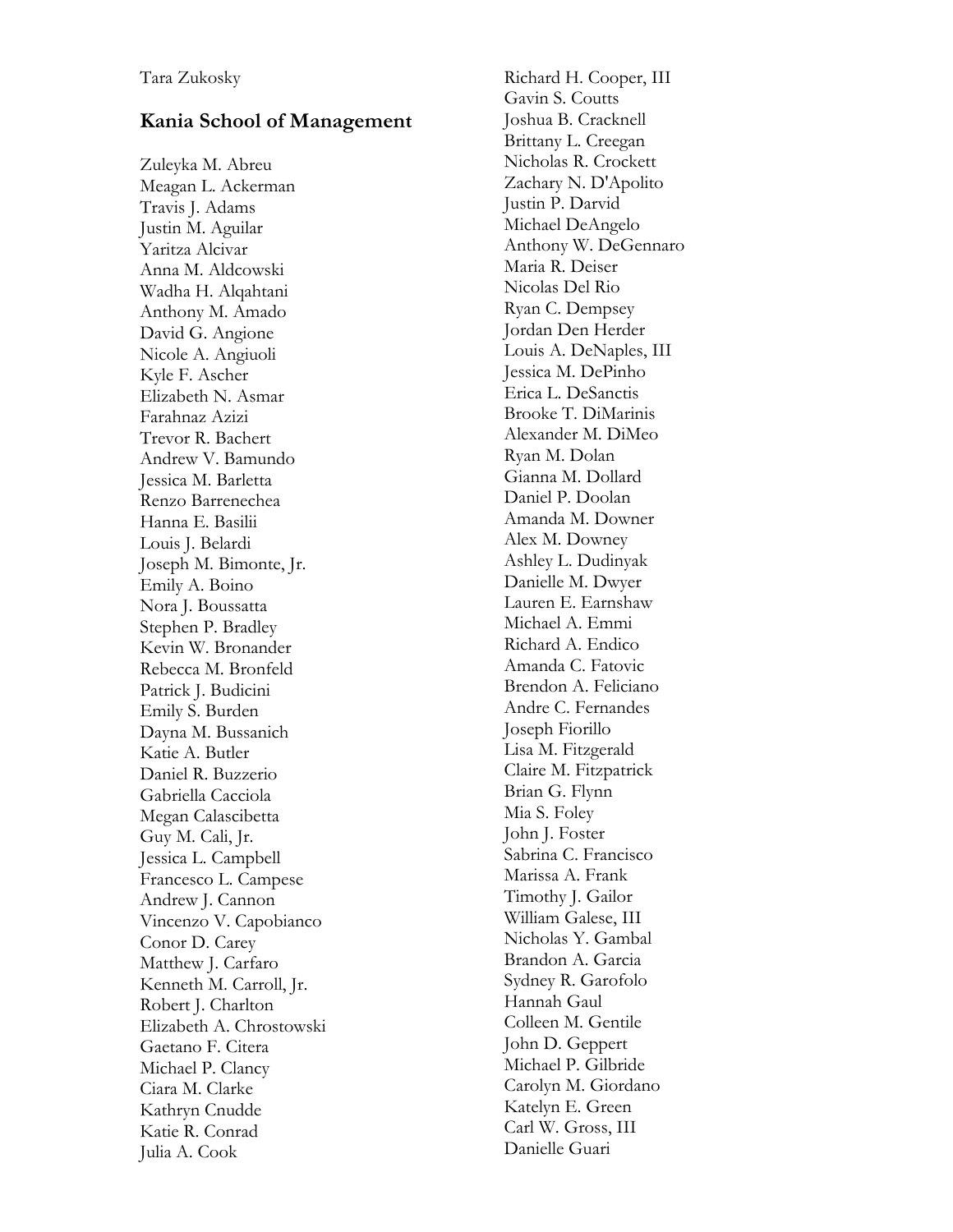Joseph J. Guzman Jacob A. Haimson Ryan J. Haley Aimee M. Hall Walter J. Hammert Caitlin R. Hanisco Brian R. Harkins Abigail R. Hatch Robert J. Hegarty, Jr. Grant V. Hellings Colleen P. Henderson Matthew T. Hessenthaler William J. Hill Eric S. Hintz Jessica T. Horst Andrew T. Hossann Alexander A. Hristakis Lauren E. Hughes Stephen J. Husti Mateusz R. Ignatowski Daniel J. Jansson Nicholas M. Juliano Alexander E. Kane Evan C. Karli Patrick A. Keehan Matthew P. Kelleher Ryan Kelly Emily Kielar Jack G. Kiess Ho Jae Kim Daniel J. Kindya, Jr. Connor E. Kirkwood Laura M. Kivlehan Stephanie N. Koenig Andrew T. Koltis Robert J. Konjarvich Nathan Koziol Kelly M. Kudla Michael R. Kulick Salvatore La Marca Sean P. Lam Steven A. Lambrinakos William G. Lang Taylor C. Langer Stephanie B. LaTorre Elizabeth F. Latuja Jean -Claude R. Le Meur Justine S. Li Christopher C. Louin Griffin D. Lubba Travis B. Lubba Ian P. MacDonald

Alyssa C. Mackiw Matthew P. Mancuso, Jr. Thomas M. Mannarino Brian P. Martines Matthew T. Martinez Darren N. Mata Ryan J. McCabe Mary E. McCafferty Darby C. McCann Grace M. McClatchy John McDowell Thomas G. McGinley Angela M. McGovern Terrence K. McGurrin Shannon H. McKenna Alec Meena Colin M. Millard Alison M. Miller Mark R. Miller Elizabeth A. Miner Michael P. Modesti Justin J. Moldovanyi Mikella Monacelli Tyler J. Moran Daniel T. Muenkel Abbey A. Murphy Daron L. Murphy Marilyn G. Murphy Thomas J. Murphy Enis Murtaj Sean E. Myers Ryan F. Mygatt Andrew W. Nealy Nhu N. Nguyen Brandon S. Nicol Kyle M. Novobilski Michael J. O'Brien Caitlin E. O'Connor Owen R. O'Connor Mits Oakley Zachary J. Odnoha Megan E. Olsakowski Nicholas P. Orlowski Anthony J. Pagano Cristin Palermo Christina M. Pallitto Christina M. Parry Cari T. Patterson John J. Peccerillo Christina M. Peden Michael P. Pellegrino Jazmine S. Pena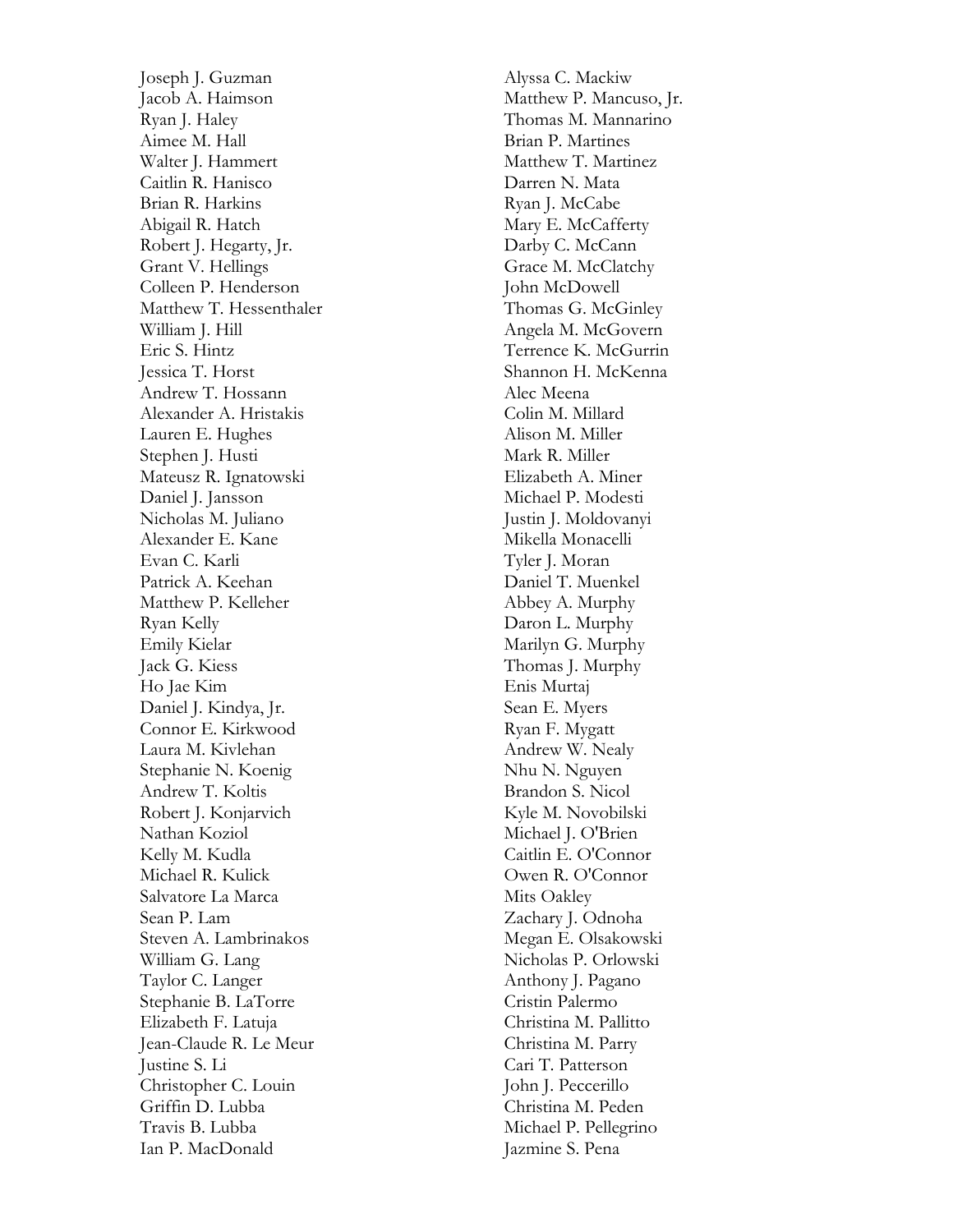Lianna J. Perota Logan A. Pisciotti Nicholas G. Piscopo Lauren O. Pluchinsky Stas W. Postowski Adam J. Remyszewski Erik T. Rispo Denise Rizzo Sara T. Rizzo Lauren K. Roberto Jonathan P. Roberts Colleen C. Rohr Patrick J. Rohr Gavin Ross Megan Roussey Madeline C. Russell Erica M. Russen Cynthia R. Russo John Russo Benjamin L. Savoy Timothy C. Sayers Nicole M. Schuler James W. Seguin Gretchen A. Selinski Neil P. Shitut Jessica M. Signore Nina N. Skarica Drew A. Slade Caitlin M. Slattery Samuel P. Smit Griffin C. Smith Riley D. Smith Tiffany J. Smith Olivia J. Sobiech Michael N. Spadavecchia Amanda M. Spiteri Gina M. Sposato Anthony Spoto Jake B. Stafursky Brianna E. Stein Hallie K. Stevens Brooke Stone Andrew Sullivan Matthew C. Sutton John F. Sweeney Margaret M. Swingle Jaclyn A. Taravella Michael C. Thiel Gabriela R. Thoma Alexander M. Thomas Phoebe Thomas Eric J. Tomeo

Hannah N. Tracy Thomas C. Trotter Emily R. Turano Alexandra R. Turner Patrick A. Tuzzo Paul T. Twibell Katherine M. Twigg Jake M. Vanvestrout Wyatt J. VanVestrout Nicholas R. Varriano Katherine R. Vaughn Alexia Vicario Christopher R. Vieira Neil M. Vita John D. Vitkus Ryan Vitkus Patrick J. Walker Alex Wasalinko Justin A. Weckel Zachary A. Weinberg Carli Williams Madison A. Williams Joshua J. Wilusz Alexander N. Wolan Rosemary F. Wolf Ian R. Woods Dequan M. Young Yulu Yu Peter Zabiegala Evan S. Zambelletti Alissa A. Zamber Shiqi Zhou

## **Panuska College of Professional Studies**

Sarah B. Aberasturi Briana M. Abrams Christa M. Accardi Danielle N. Accordino Marie N. Acker Ashley D. Acompora Amanda C. Adamo Dana M. Addesa Krista E. Adler Melissa N. Agostinho Erin E. Ahern Matthew H. Aitken Sassan H. Akhondi Alexander V. Alfonsi Gabriella M. Allegra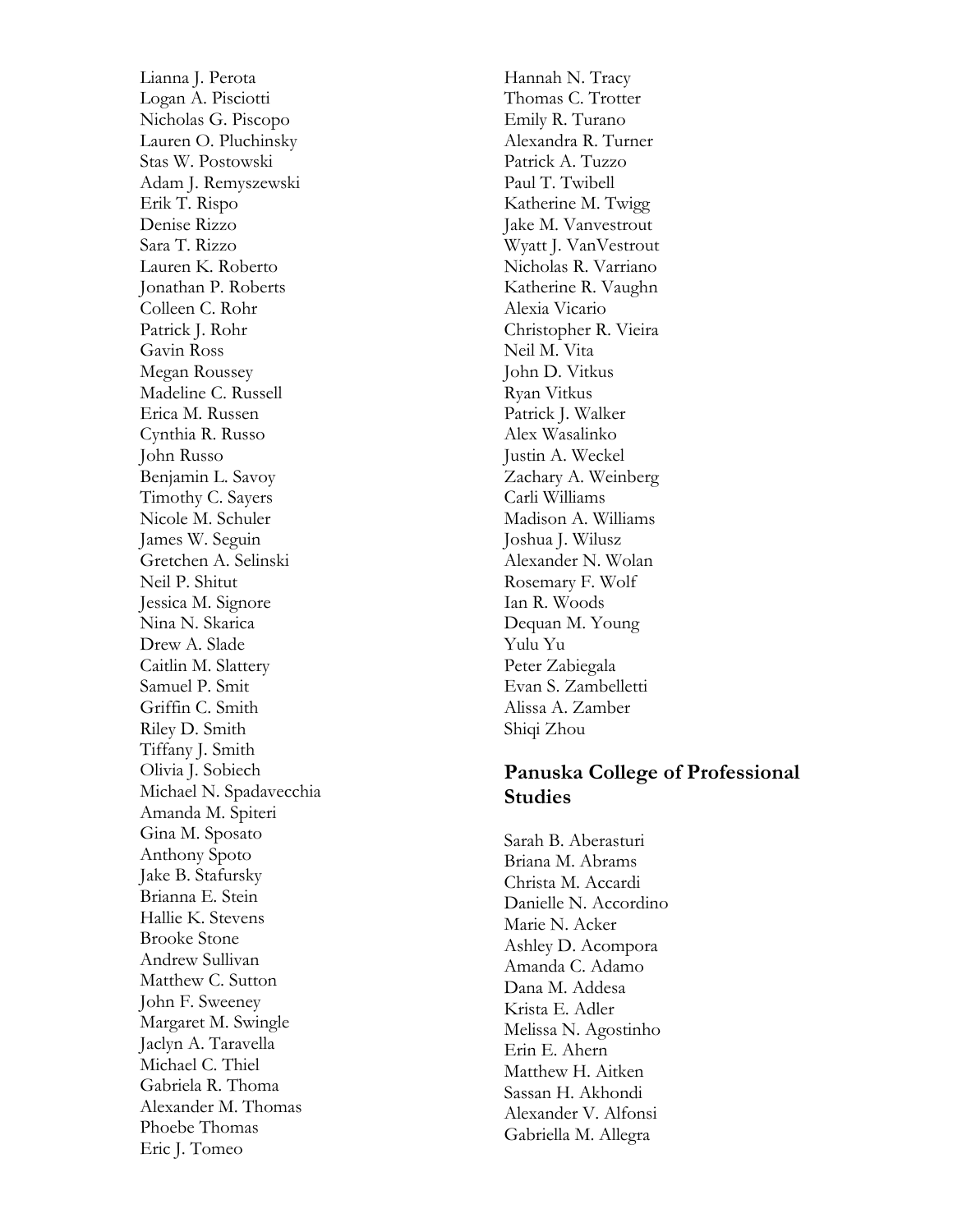Katherine M. Allen Maria E. Almodovar Chloe -Symone Alvarado Ashlyn A. Anderson Kailyn J. Angelo Brittany A. Angrosina Alexandra R. Anthony Alexa N. Anzulewicz Lauren M. Armenti Victoria M. Armstrong Jenna E. Arrigo Karlie L. Ashcroft Christina M. Augusztin Samantha R. Austin Kirsty M. Avery Alyssa K. Azzato Jacqueline R. Bailey Jessica Balandiuk Gianna R. Baldoni Caroline N. Banas Erin N. Bandurick Patrick J. Barney, Jr. Meg A. Barr Sean D. Bassler Anna C. Beekman Nicholas J. Bendixen Maria A. Berg Michael R. Bergen Colleen R. Berry Brendan C. Betti Hailey V. BeVard Laura A. Bianciella Victoria R. Binetti Courtney L. Boag Christine M. Bohlin Michael N. Boland Laura K. Bopp Adrianna J. Borkowski Gianna M. Bova Breann Boyarsky Cesar A. Bramon Sarah P. Breen Alexandra C. Brennan Jessica T. Briante Kailene H. Brobst John T. Broderick Katherine M. Broderick Catherine A. Brodersen Kaitlyn E. Brogan Lauren N. Brogan Sarah A. Broggy Caitlin A. Brosnan

Nadine M. Brosnan Jessica T. Brown Kayla D. Brown Caitlin U. Browne Mary C. Bruce Elena M. Bruning -Martin Alexis T. Buck Hannah C. Buckenmaier James G. Buckley, Jr. Amanda K. Bulger Kelsey L. Buongiorno Erin B. Burdick Nastasha E. Burdyn Lauren E. Burke Tara K. Burke Emily K. Burns TaraRae Burns Julianne E. Burrill Melissa A. Busch Kylee Bushta Sarah J. Butler Cristina M. Cacoilo Brittany N. Cafiero Danielle A. Cafiero Kaila M. Cahoon Emily J. Calderone Elizabeth C. Callahan Shannon E. Callahan Michele V. Calogero Brittney L. Cammisa Jaclyn N. Campson Sean P. Canny Miranda E. Capezzuto Nicholas A. Capobianco Dana Caprara Cassandra J. Card Siena M. Cardamone Iain E. Carey Lauren E. Carey Kayley M. Carnes Sarah E. Carp Emily B. Carpenter Nicole Carpetto Kiera A. Carrigan Conor C. Carroll Alexandra E. Carter Mary M. Cash Margaret R. Cashman Adam R. Casper Niamh C. Cassidy Andrea E. Catalano Cassandra M. Cavaliere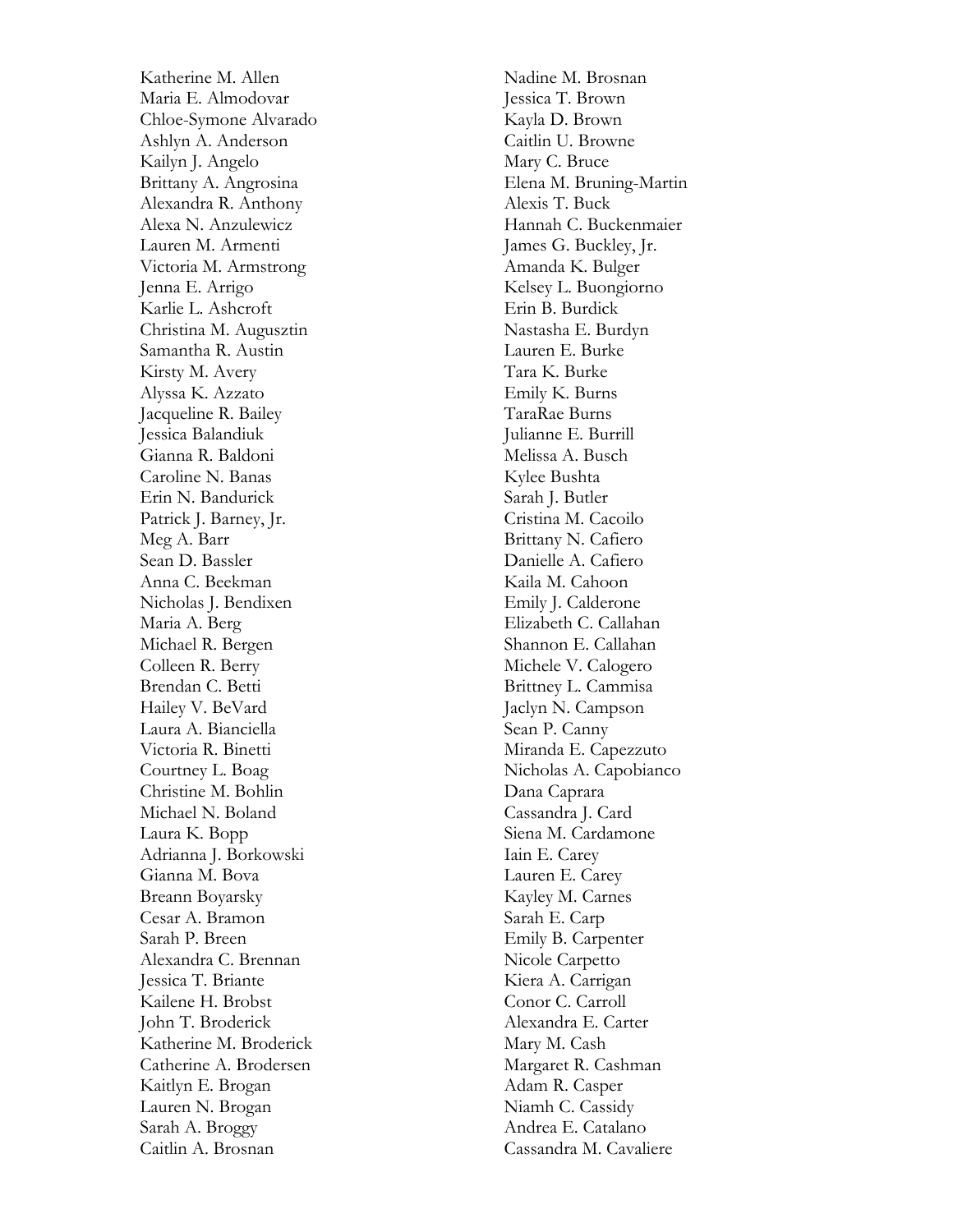Meghan R. Chambers Caroline E. Checca Alexandra M. Chedid Madeline Chiardio Michele L. Christian Elena M. Chrzanowski Erin R. Ciarrocca Briana M. Cieszko Grace E. Cifolelli Stephanie J. Cillo Marisa A. Ciriello Emily M. Clark Kelly A. Clarke Paige E. Clarke Lindsay Clifford Keara M. Clinton Sara A. Codispoti Rebecca M. Cole Fallon B. Colman Jasmin L. Colon Elizabeth N. Colonna Leah E. Colussi Kayla M. Concannon Michelle Condzal Julia N. Cooper Madelyn M. Corbett Christine N. Cormican Jillian M. Corra Matthew A. Corso Jessica J. Cortez Emily G. Cotter Megan G. Cotter Megan M. Couch Leah A. Cox Julie A. Cranney Jake T. Creagh Stephanie P. Creegan Hannah J. Creighton Kirk Matthew J. Criscione Lisa M. Crivelli Victoria L. Crociata Michaela G. Crosby Emily H. Crozier Brigit Cruess Katherine L. Cullen Jillienne R. Cumming Jaclyn M. Cunningham Carole L. Czepiel Emily C. D'Antonio Jessica L. D'Aquila Colette R. Daibes Nicholas K. Dalvano

Emila Danilowicz Caroline E. Davis Matthew R. De Marco Lorenzo de Rivera Victor P. Dec Julia G. Decker Gabriella C. DeColli Kimberly A. Deer y Isabella G. DeFalcis Angelica R. Del Vecchio Gianna L. Delerme Jordan C. Delicato Janine M. DeLucia Shantille M. Deriger Mika R. Derynioski Brina J. Desai Jacqueline E. DeSarro Danielle R. Desseyn Faith R. DeVlieger Joseph M. DiBenedetto Matthew P. Didelot Morgan E. Digney Alaina N. Dimitriou Emily M. Dineen Emily T. Dinkelaker Sarah E. Dittrich Nicole M. DiVivo Ellie A. Doering Taylor P. Doering Donna M. Doherty Alessia Dolgetta Erin M. Dolphin Caroline J. Donovan Erin K. Doran Catherine R. Doyle Megan A. Doyle Derek J. Drasba Bridget S. Duffy Kate Lynn M. Duggan Jessica L. Earley Emily T. Edwards Jessica M. Edwards Elizabeth A. Eichenlaub Makenna N. Enslin Kurt A. Erdman Emily A. Errickson Megan E. Fabian Colleen M. Faede Kara M. Fahey Colleen R. Farrell Kaela E. Farrell Anthony M. Faso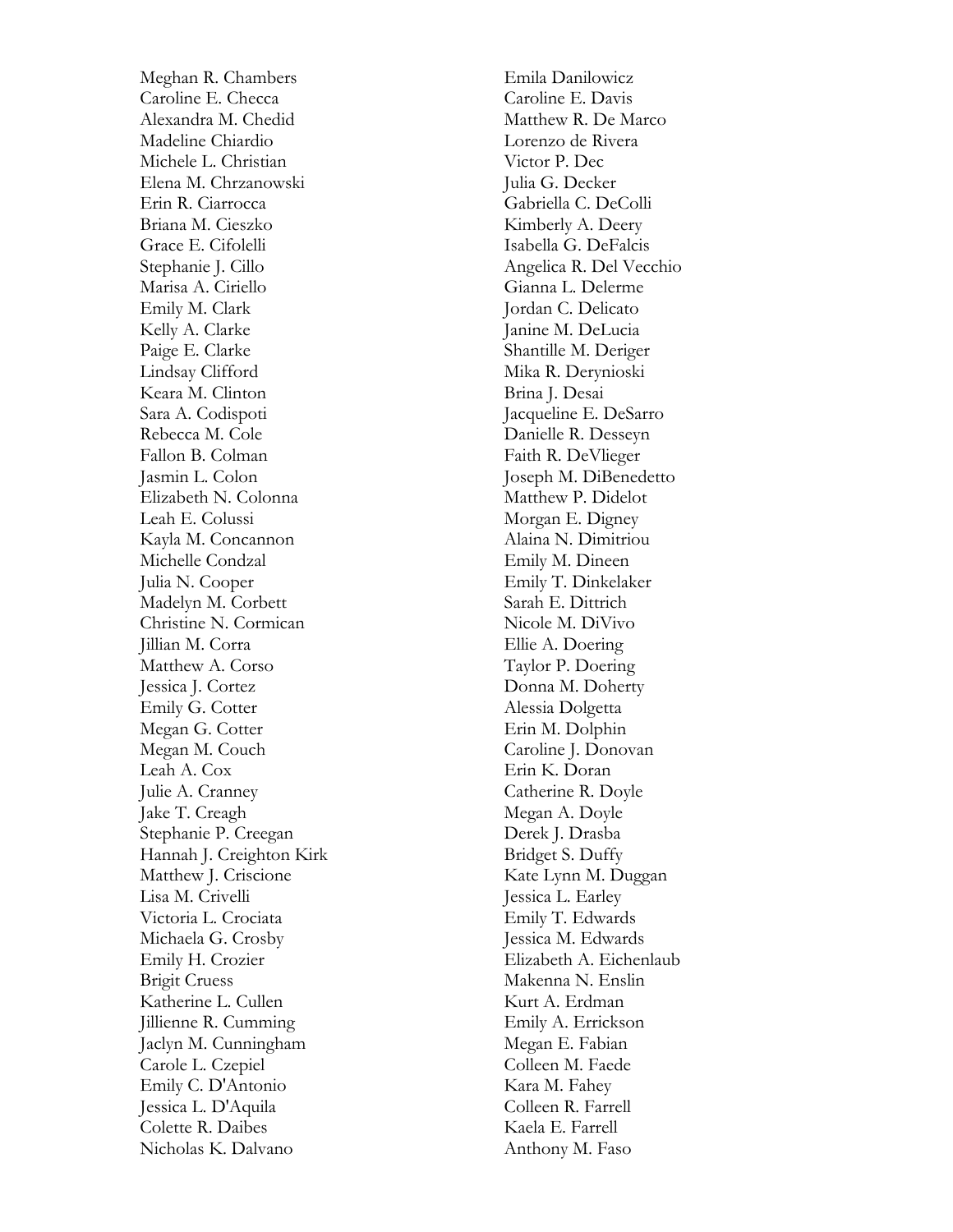Katherine N. Feehery Natania M. Feliciano Anne Ferketic Joseph R. Ferrante Kristen J. Ferrer Gabriela C. Ferroni Matthew F. Finnegan Erin M. Finnerty Haileigh E. Finnerty Louis J. Finnerty Alyssa M. Fisher Matthew I. Fisk Lindsay R. Fitchett Laura C. Fitzpatrick Alyssa K. Fitzsimmons Keely A. Flanagan Maxwell J. Ford Brooke E. Forkell Traci L. Fox Diana R. Franceschelli Julia J. Franco Emily C. Frantzen Julia L. Frattaroli James E. Freels Paige Freeman Lucy H. Fulton Bridget M. Furdon Christina L. Futterknecht Laura M. Gallagher Elena M. Gallo Brian J. Gargiulo Emily C. Garner John C. Garvey Patricia M. Gasiewski Reyna Gaspard Grace M. Gavigan Delia C. Gavin Victoria M. Gazzillo Ashley Genello Bianca E. Gentile Nicole M. Gervasi Julia O. Giaimo Anna K. Giannantonio Emily A. Giardina Caitlyn A. Gibbons Emily R. Gilinger Emma R. Gilroy Antonella C. Gini Meaghan C. Ginty Armand Giroux Nathan Goberdon Harlee A. Gogas

Jennifer A. Gold Carol Golosky Stephanie M. Gonnella Daniella E. Gonzalez Sarah J. Gordon Colleen A. Gorman Anne M. Graefe Timothy D. Gray Kiera E. Greene John T. Greubel Alexa C. Grieco Alysha M. Grimes Stephen P. Grunbok Marisa A. Guardino Marcella G. Guilfoyle Jenna M. Gulics Marc H. Habel Rachel Haber Christina B. Haddican Grace E. Hambrose Kayla A. Hampton Erin C. Hannaford Meighan R. Hannon Jaclyn E. Hardcastle Kylie M. Hartz Anna M. Harvey Kayla C. Hatki Meghan E. Havern Stephen M. Havrilla Mariah F. Hawley Courtney J. Hayashi Megan Hazelton Aidan R. Helie Maureen F. Hennessy Celine A. Hermann Veronica B. Hernandez Jessica H. Heschle Amanda L. Hesemeyer Olivia C. Heyser Delaney A. Heywood Caroline C. Hickey Danielle B. Higgins Ashley E. Hill Michaela M. Hogg Kayla E. Hohmann Monica A. Holden Lauren E. Holtzinger Heather A. Holzman Christian M. Horan Amanda T. Horner Kate D. Horohoe Elaine C. House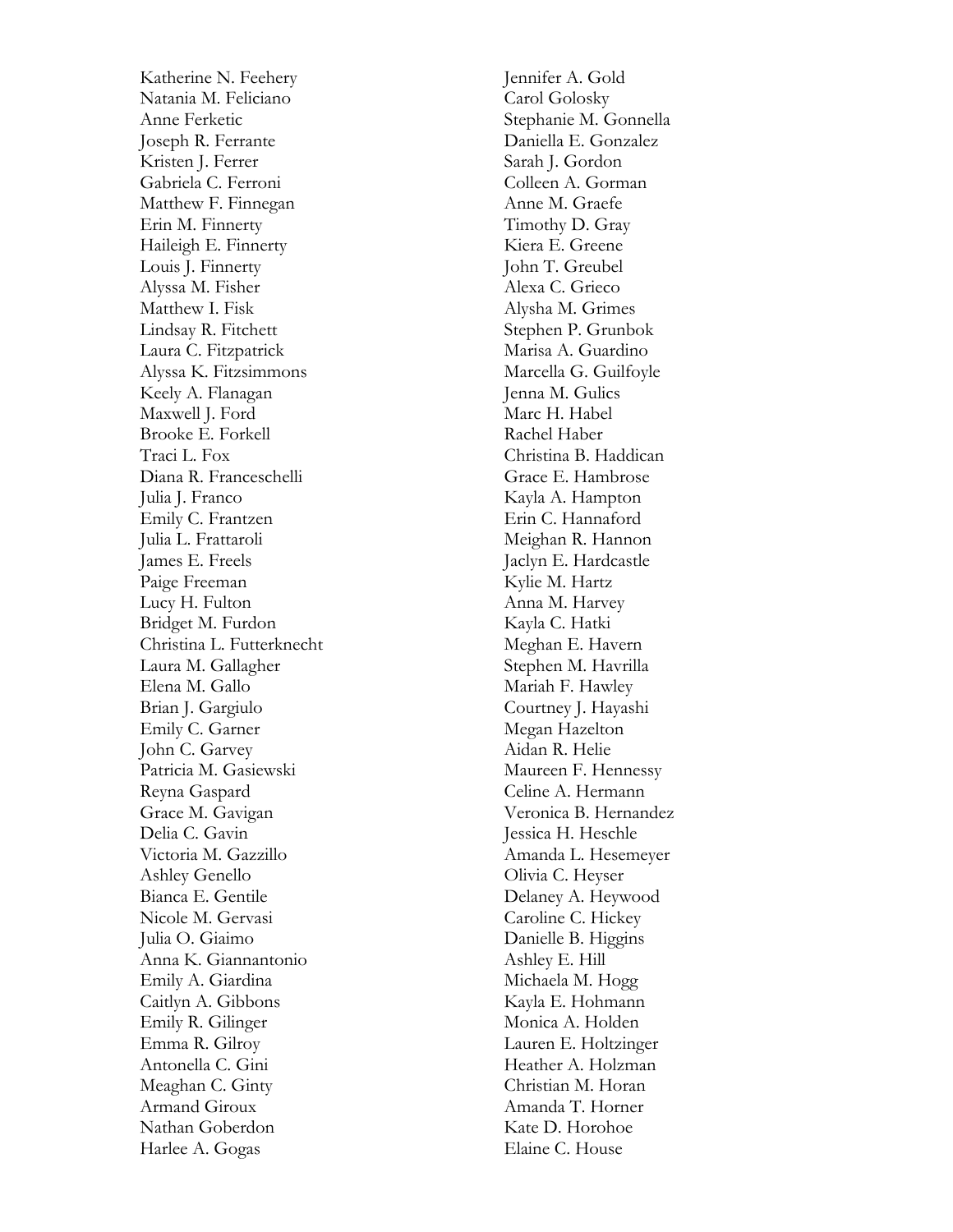Hannah L. Howard Justin M. Howell Jamie N. Hreniuk Christian T. Huckfeldt Carolyn M. Huff Tyler J. Huggins Erin L. Hultberg Nicole A. Hvozdovic Leandra A. Hylton Emma R. Ilseman Susannah R. Ilseman Alyssa N. Insalaco Cheyenne L. Jackson Kayla R. Jacobson Claire L. Jarvis Samantha Javier Brianna G. Johnson Kaitlyn S. Jones Ryan E. Jones Sarah N. Jones Amy P. Kaiser Stephen R. Kalinoski Rosemarie Kaminsky Josef W. Kampfe Alexa J. Kane Dylan J. Kane Mary Ellen T. Kane Jessica L. Kaplowitz Madeline H. Keegan Shannon A. Keegan Maribeth H. Keith Samantha Kellar Brianna S. Kelly Emily S. Kelly Kathleen B. Kelly Patrick J. Kelly Hailey M. Kenyon Kaitlin A. Kenyon Natalie L. Kern Kenneth N. Kielar Amanda L. Kinback Jordan M. King Michaela A. Kleppinger Emily P. Koerner Bridget C. Kolf Caroline L. Korz Michael F. Kozlowski Chelsea A. Kresge Grace W. Kronenberg Natalia Kucharska Sarah J. Kuehner Rachel L. Kurtz

Claire M. Lacon Olivia N. Lada Colleen R. Lange Jessica R. Larkin Adrian Laudani Jessica L. Laurenzo Jennifer E. LaViola Brianne C. Lawrence Sarah J. Leavy Lisa Lech MaryMargaret M. Leddy Karla S. Leiby Johanna M. Levine Kathleen M. Liebsch Quinn D. Lincoln Taylor A. Lindeman Gabriela P. Lins Alicia L. Lipinski Jordan T. Lisowski Emily M. Loftus Sabrina J. Loi Courtney E. Loughlin Katherine G. Loughlin Emily G. Lundeen Anthony J. Lynch Brittany M. Lynch Nicholas A. Lynch Thomas J. MacDonald Leah B. MacFarlane Emily R. Machado Corinne G. Mackenzie Janine E. Mackey Marie T. Mactigue Natalie F. Maggio Meghan R. Maguire Meghan E. Mahoney Patricia M. Mahoney Alex P. Malecki Alyssa L. Mallory Katherine N. Manna Catherine A. Manning Erin N. Mannion Ann M. Mapelli Nancy R. Marangelli Haley M. Marcinkevich Amanda M. Maresca Danielle A. Marfia Mikayla A. Marin Matthew K. Marino Ruth C. Martin Victoria Martin AnnMarie R. Marzen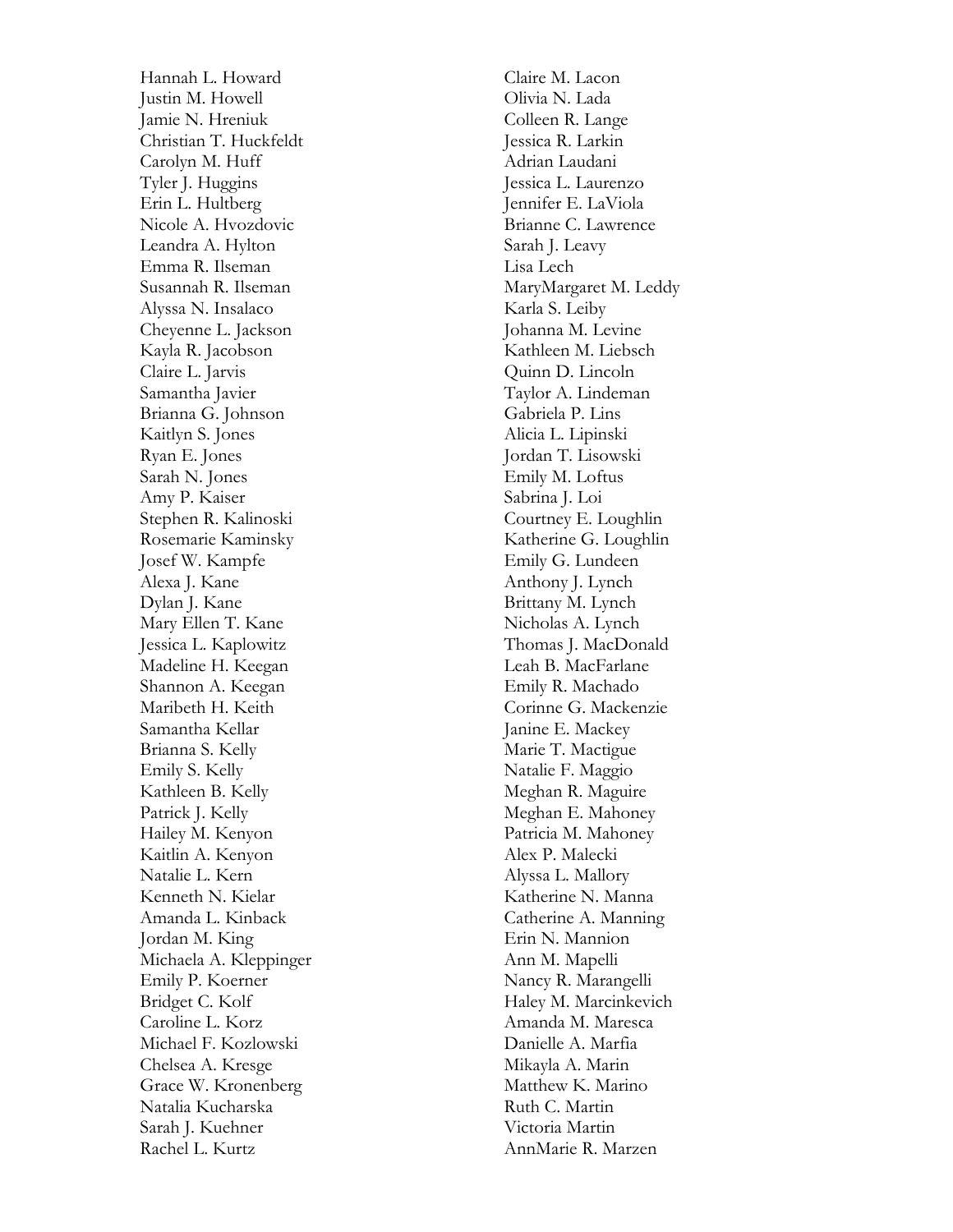Marina J. Massa Madison L. Massaro Danielle E. Maurice Lori B. May Veronika E. Mazur Sonni Rose Mazzone Claire M. McAllister Bridget M. McAndrew Tess M. McCormick Karly A. McDermott Jennifer R. McDonald Nicole M. McDonnell Sean J. McElhare Alexandra E. McGivern Jacklyn N. McGovern Hannah McGowan Katherine L. McGuire Sarah E. McKenna Lauren N. McKeown Carley D. McLaughlin Kara L. McMahon Ashley M. Meagher Mollie M. Medrano Lindsay P. Meeks Katherine G. Melilli Olivia R. Mennig Mark C. Merli Alessandra Messina Mark A. Michetti Matthew J. Miles Andrew J. Milisits Samantha J. Milite Haley M. Miller Ramona B. Miller, Sr. Everett C. Minchew Emily A. Mineo Kelsey M. Mirabella Alexandra M. Miranda Samantha J. Mojica Megan M. Molitoris Caitlin T. Mollahan Catherine G. Moloney Lauren N. Monaghan Eileen P. Monahan Charles A. Monanian Michael J. Montague Aileen A. Moore Andrew K. Moran Craigh A. Morgan Jenna Moriarty Julia M. Moriarty Samantha A. Moriconi

Kathryn R. Mortati Geoffrey E. Morton Rebecca D. Mudd Alexandra J. Mueller Emily M. Mulhaul Reilly R. Mullin Isabel R. Mullooly Liam Mulvaney Devon A. Munley Kaitlyn L. Murawski Shannon M. Murphy Meghan C. Nally Kevin J. Nardella Hannah L. Narvacan Megan E. Neary Madison G. Negast Susan E. Neggia Elizabeth Neilan Nicole J. Nemeth Jenna R. Neyen Vincent T. Nguyen Constantina Nicoles Caitlin G. Nicosia Brianne N. Niewinski Antonio A. Nikolic Paige T. Nonnenmacher Jacqueline N. Nugent Nicole E. O'Brien Shannon L. O'Brien Erin L. O'Connell Bridget A. O'Connor Kelly S. O'Donnell Casey A. O'Hara Kerrianne E. O'Hara Monica E. O'Malley Amy E. O'Neill Kathleen E. O'Neill Kathleen E. O'Reilly Kristen E. O'Shea Kaitlin E. O'Sullivan Victoria R. Ocasio Natalia K. Ochalski Christine M. Olert Dallis -anne Olson Sarah J. Osmun Caroline E. Otto Lauren G. Ottomanelli Rachel M. Outten Amanda M. Pacella Lauren M. Pagan Gabrielle E. Palonis, I Tori M. Paloscio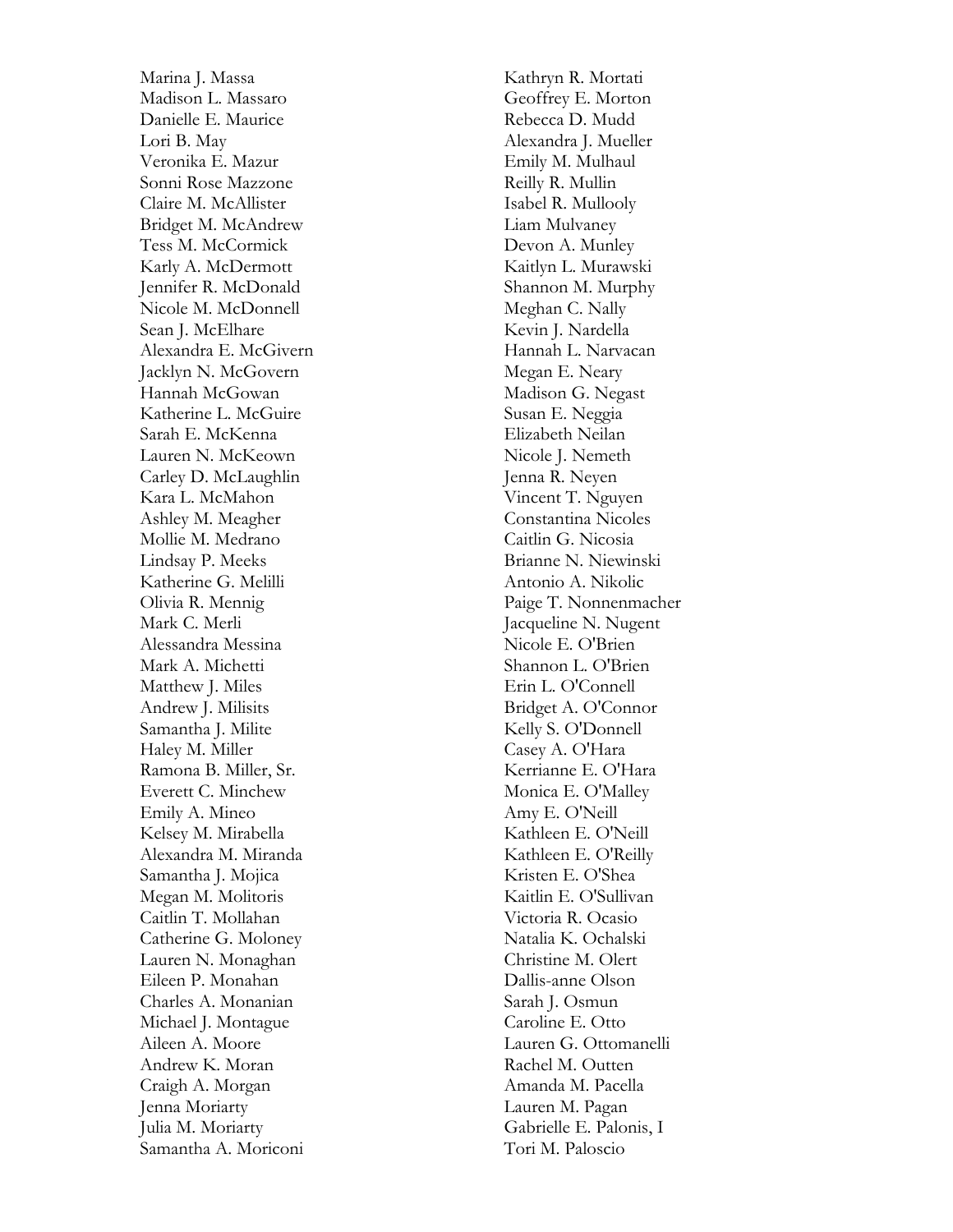Nicole C. Papapietro Kristen L. Pascavage Andrew B. Patterson Sarah A. Payonk Devan N. Pecoraro Shannon L. Peer Nicholas J. Peragine Emma M. Percival Joshua P. Perez Jacqueline M. Pesavento Kierstyn C. Pieroni Alyssa M. Piranio Nicole M. Pitera Alyssa N. Pizzi Katie L. Plucker Danielle A. Polanco Samantha L. Pollick Michele L. Polney Ryan J. Poole John T. Potorski Bailey E. Potter Maeve H. Potter Karllo A. Pozo Gabrielle M. Pranzo Anna R. Price Elizabeth M. Prisco Alexa M. Proffit Olena Y. Prokopov Anthony M. Puglisi Gabriella Puteri Liam F. Queally Ansis I. Ramolins Michael R. Ramsthaler Kerryann Randall Alexandra M. Razzi Sofia G. Recupero Sarah V. Redick Faith C. Redmond Meaghan I. Reeder Kathleen M. Regan Kelly A. Reilly Margarete B. Reilly Molly E. Reilly Danielle E. Remy Grazia Renda Morgan L. Rentzheimer Margaret H. Reynolds Jennifer L. Riccardi Dena C. Riccio Lauren M. Rice Sara S. Riemer Alexander A. Rigione

Megan E. Ritz Angela M. Rivera Kaelin A. Rivera Jenna V. Rizzuto Alexix Roman Lauren C. Roney Jillian C. Roos Rose D. Rosado Hernandez Sarah M. Rosar Meghan J. Rose Alison C. Rossano Julia G. Rowe Karen M. Ruiz Vincent J. Ruminski Stephanie M. Rush Jasmin E. Russo Nicole M. Russo Rebecca A. Russo Mariah A. Ruther Nicole T. Rutman Taylor D. Ryan Elizabeth M. Rynar Sophie J. Sabatell Jeff M. Sabatini Anna R. Sabine Jacob M. Sacher Ali M. Sammis Matthew M. Sanchez Nicole M. Sanchirico Hanna E. Sandor Brenna O. Sanford Victoria M. Santini Joanna N. Saporito Danielle A. Sauro Shannon T. Savitsky Sarah M. Scalici Shanna R. Schaeffer Megan A. Schane Matthew C. Schiffino Kristin K. Schiller Laura Schmanski Gianna Schmidt Jessica P. Schmidt Christine Schoener Michael T. Schultze Samantha R. Schussler William F. Schwalm Marissa A. Scialpi Emma C. Scott Lauren J. Seitz Elizabeth M. Shaffern Cara R. Shannon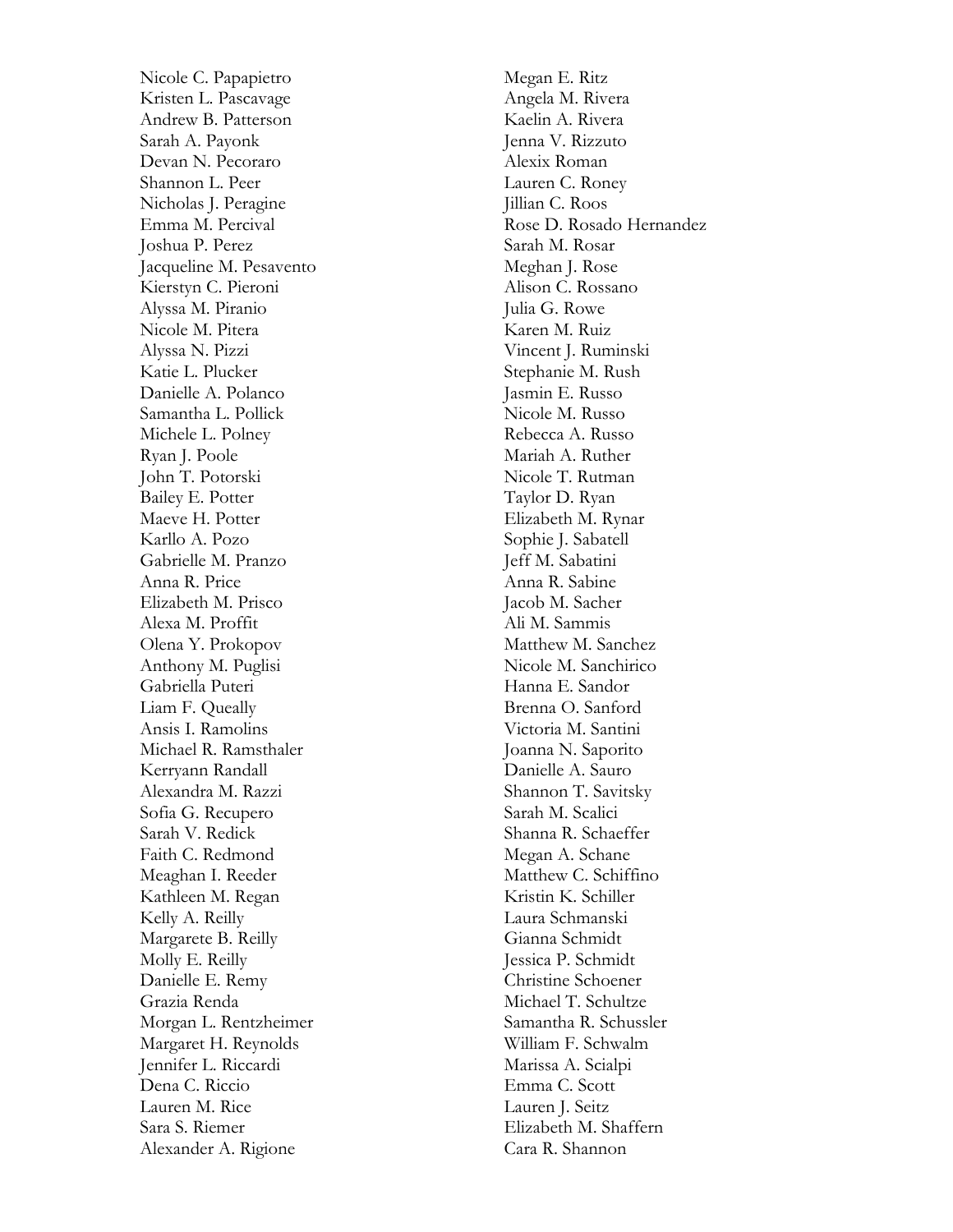Megan E. Shannon Brianna C. Shevlin Courtney L. Sills Kerri J. Silsbe Rebecca A. Silverman Emily E. Simon Hazel M. Skarbek Lora A. Slusher Kellie R. Smigel Lori C. Smith Morgan E. Smith Dana N. Smrek Heather A. Snyder Jenna L. Snyder Courtney H. Sobotka Frankki A. Sorce Nicolette K. Sorensen Nicolette A. Spaccavento Daniela M. Spagnoli Dominique N. Spataro Gina N. Spohr Shannon A. Springer Matthew A. Stallone Mia M. Stanvitch Kelsey M. Stasko Elizabeth A. Steele Kevin M. Steinke Emily M. Steneck Paige Stoessel Brianna N. Strassle Jessica E. Strassle Caroline M. Strehle Shannon L. Stricker Kaitlyn N. Strobel Sophia J. Sulkowski Colleen E. Sullivan Emily A. Sullivan Erin M. Sullivan Alexandra F. Sweeney Kristen A. Sweeney Jamie Sweet Angela M. Szczecina Marley R. Szczesniak Alessia Tagliavia Nicole M. Tagliente Alyssa M. Talerico Katelyn M. Talty Julie E. Taverna Courtney E. Teeple Emily L. Thompson Mackenzie L. Thompson Tara A. Thompson

Devon M. Tirney Angelica R. Titor Elizabeth A. Tolley Amanda L. Tomlinson Johanna P. Torre Alexa B. Tortorello Shannon M. Treharne Jacqueline Trelles Sophia M. Tremont Casey A. Trezza Danielle Tripodi Emilie G. Tronoski Amanda K. Trumpore Kara E. Truskolawski Kristen M. Truskowski Caitlin E. Tulaney Megan J. Turner Lauren A. Turrisi Christie N. Ulbricht Ilene R. Umansky Lora L. Urbas Jillian B. Urnoski Cailyn R. VanHouten Arianna M. Velcich Kathleen H. Veneziano Joseph W. Vindici Kristin A. Visentin Julia Vitiello Samantha A. Volpe Jennifer C. Voorman Lucy E. Wagner Brittany R. Walker Carly C. Walker Delaney R. Wallace Anna E. Wallner Kaitlin E. Walsh Kayla A. Walsh Christina M. Wambach Shannon M. Warburton Siobhan Warburton Mariah L. Wedul Julie A. Weismiller Courtney M. Westermann Kimberlee D. Wheeler Alyssa N. Widmer Lauren A. Wiese Lindsey N. Wiese Katherine G. Williamson Alexa L. Winchel Brianna M. Witt Samantha Wojcik Aden W. Wolfe